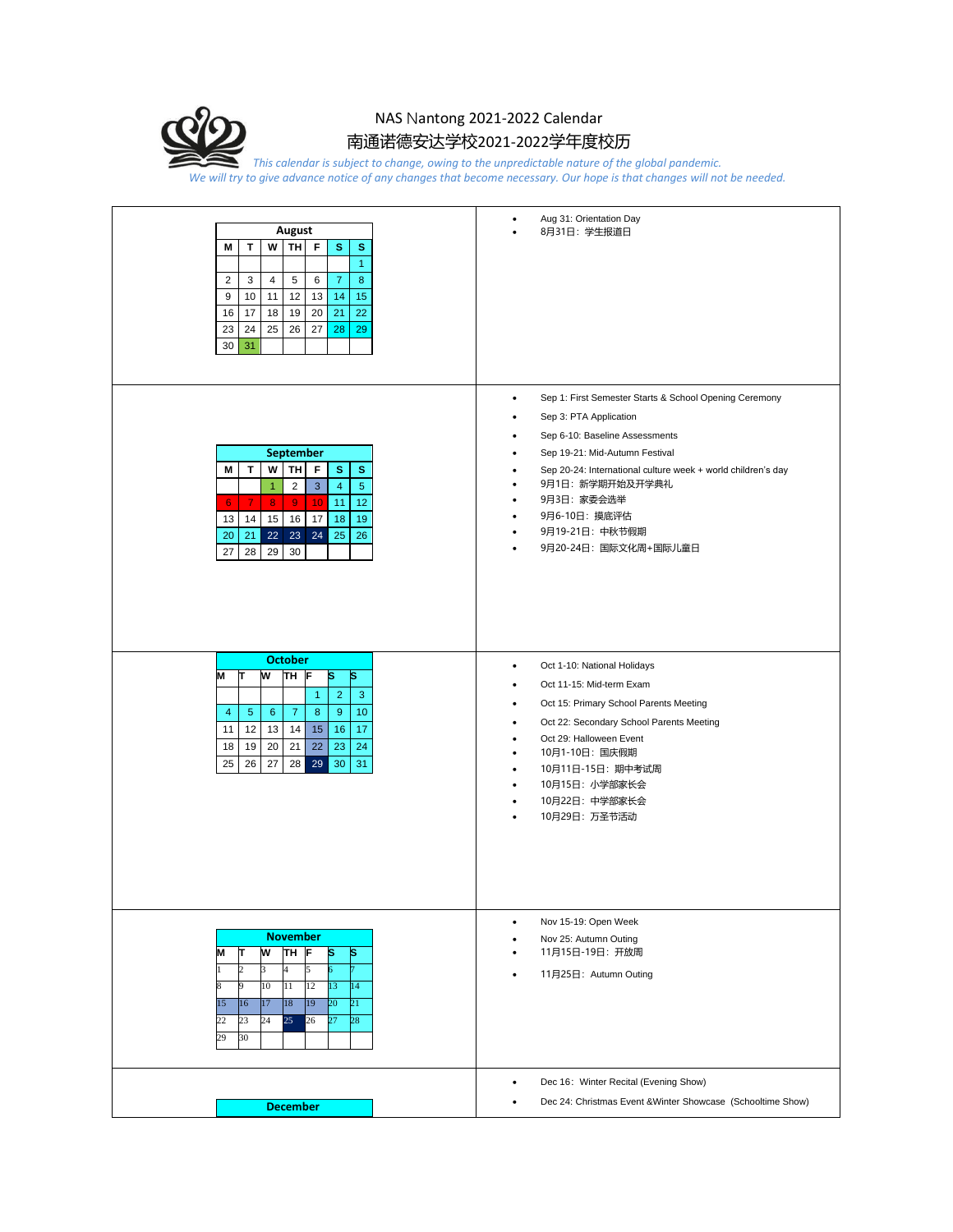| M<br>W<br>ΤН<br>s<br>π<br>s<br>F<br>$\mathbf{1}$<br>$\overline{c}$<br>3<br>$\overline{4}$<br>5<br>8<br>9<br>10<br>12<br>6<br>7<br>11<br>16<br>17<br>18<br>13<br>15<br>19<br>14<br>20<br>22<br>23<br>24<br>25<br>26<br>21<br>27<br>28<br>29<br>30 <sub>o</sub><br>31                                               | Dec 27-30: Social Practice week<br>٠<br>Dec 31- Jan 2: New Year Holiday<br>٠<br>12月16日: 冬日独奏会 (晩间表演)<br>$\bullet$<br>12月24日: 圣诞节活动及冬季展示<br>$\bullet$<br>12月27日-12月30日: 社会实践周<br>٠<br>12月31日-1月2日: 元旦假期<br>٠                                                                |
|-------------------------------------------------------------------------------------------------------------------------------------------------------------------------------------------------------------------------------------------------------------------------------------------------------------------|----------------------------------------------------------------------------------------------------------------------------------------------------------------------------------------------------------------------------------------------------------------------------|
| <b>January</b>                                                                                                                                                                                                                                                                                                    | Jan: Assessment Month<br>$\bullet$<br>Jan 17-21: Communication Week<br>٠                                                                                                                                                                                                   |
| W TH F<br>т<br>s<br>s<br>Μ<br>$\mathbf{1}$<br>$\overline{2}$<br>$5\phantom{.0}$<br>$\overline{7}$<br>8<br>9<br>3<br>6<br>$\overline{4}$<br>10<br>11<br>12<br>13<br>14<br>15<br>16<br>17<br>22<br>18<br>19<br>20<br>21<br>23<br>24<br>26<br>28<br>25<br>27<br>29<br>30 <sub>o</sub><br>31                          | Jan 21: Talents Show & Parent Meeting & Final day of 1st<br>٠<br>semester<br>1月:考试月<br>٠<br>1月17-21日: 家校沟通周<br>$\bullet$<br>1月21日: 艺术周汇报演出+家长会+第1学期结束<br>$\bullet$                                                                                                         |
| <b>February</b><br>W<br>TH  <br>F<br>s<br>s<br>М<br>т<br>2 <sup>2</sup><br>3 <sup>2</sup><br>5 <sup>5</sup><br>$\overline{1}$<br>$\overline{4}$<br>6<br>10 <sup>°</sup><br>12<br>$\overline{7}$<br>8<br>9<br>11<br>13<br>17<br>18<br>14<br>15<br>16<br>19<br>20<br>25<br>21<br>22<br>23<br>24<br>26<br>27<br>28   | Jan 29-Feb 13: CNY Holiday<br>$\bullet$<br>Feb 14: Second Semester Starts + Opening Ceremony<br>$\bullet$<br>1月24日至2月13日: 春节假期<br>٠<br>2月14日: 第二学期开始+开学仪式<br>٠                                                                                                             |
| March<br>W<br>TH  <br>F<br>s<br>М<br>т<br>s<br>$\overline{2}$<br>3<br>$\overline{4}$<br>$5\phantom{.0}$<br>$\mathbf{1}$<br>6<br>12<br>$\overline{7}$<br>9<br>10 <sup>1</sup><br>11<br>13<br>8<br>16<br>17<br>18<br>19<br>14<br>15<br>20<br>25<br>22<br>23<br>24<br>26<br>27<br>21<br>28<br>29<br>30<br>31         | Mar: Mock Text Month<br>٠<br>Mar 14: $\pi$ Day<br>٠<br>Mar 25: Performing Arts Day (Schooltime Event)<br>٠<br>3月14日: 国际数学日<br>٠<br>3月25日: 艺术表演日<br>٠                                                                                                                       |
| <b>April</b><br>TH <sub>F</sub><br>ΙS<br>w<br>s<br>M<br>$\mathbf{r}$<br>$\overline{2}$<br>$\mathbf{1}$<br>3<br>9<br>$\sqrt{5}$<br>6<br>$\overline{7}$<br>8<br>10<br>$\overline{4}$<br>12 13 14<br>15 <sup>1</sup><br>16<br>17<br>11<br>18<br>19<br>20<br>21<br>22<br>23<br>24<br>30<br>26<br>27<br>28<br>29<br>25 | Apr: Spring Outing<br>$\bullet$<br>Apr 3-4: Tomb-Sweeping Holiday<br>Apr 11-15: Science Fair<br>Apr 22: Earth Day<br>٠<br>Apr 25-29: Mid-Term Exam Week for Primary School<br>٠<br>4月3日-5日: 清明节假期<br>٠<br>4月11-15日: 科学节周<br>٠<br>4月22日: 地球日<br>4月: 春游<br>4月25-29日: 小学期中考试周 |